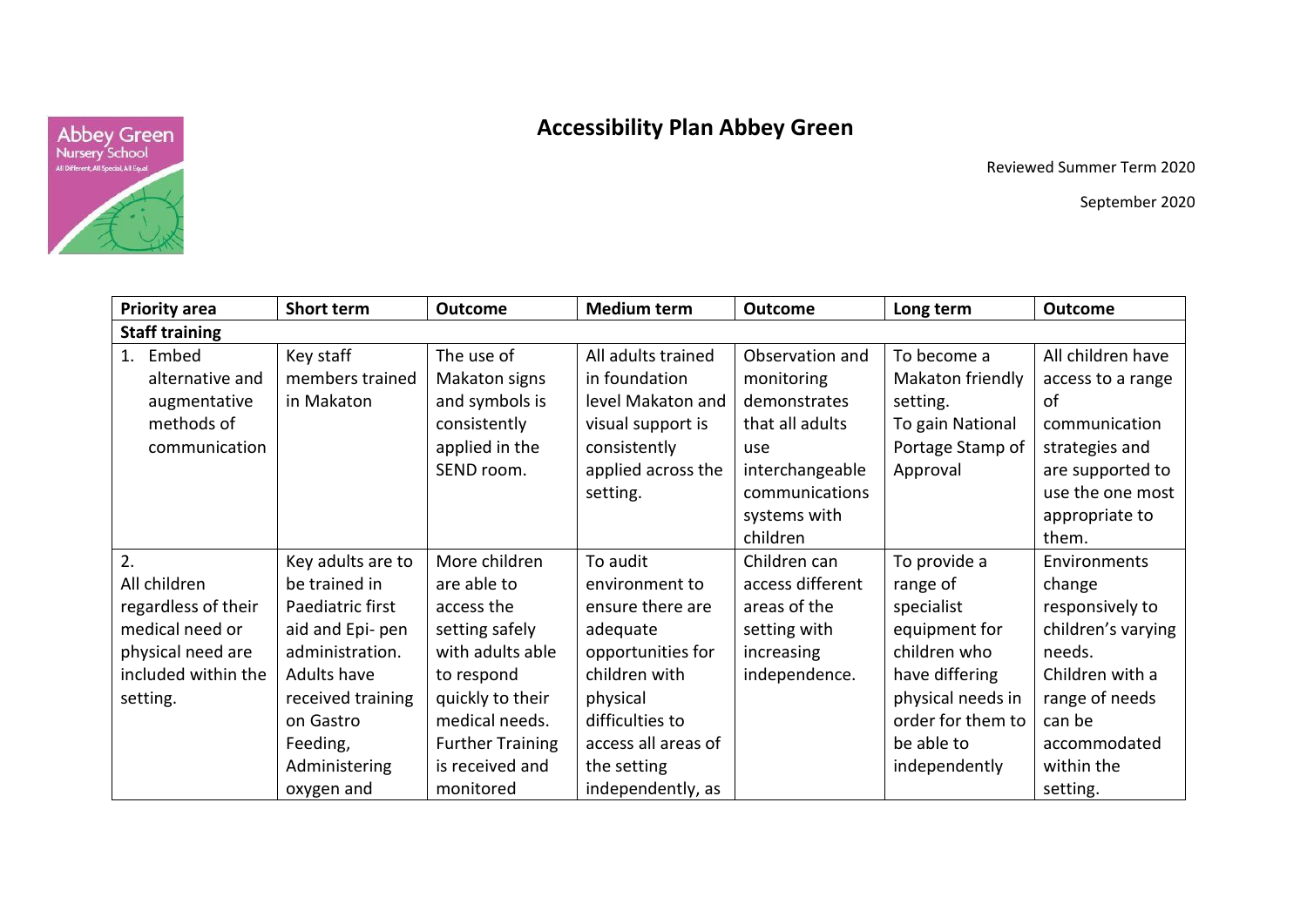|                                                                               | Epilepsy specific<br>medications.                                                                                                 | regularly in order<br>to meet<br>children's needs.                                              | well as safe places<br>to play.                                                                                                         |                                                                                                                                                                        | access all areas<br>of the setting.                                                                                           |                                                                                                                                                                                                           |  |  |
|-------------------------------------------------------------------------------|-----------------------------------------------------------------------------------------------------------------------------------|-------------------------------------------------------------------------------------------------|-----------------------------------------------------------------------------------------------------------------------------------------|------------------------------------------------------------------------------------------------------------------------------------------------------------------------|-------------------------------------------------------------------------------------------------------------------------------|-----------------------------------------------------------------------------------------------------------------------------------------------------------------------------------------------------------|--|--|
| <b>Teaching and learning</b>                                                  |                                                                                                                                   |                                                                                                 |                                                                                                                                         |                                                                                                                                                                        |                                                                                                                               |                                                                                                                                                                                                           |  |  |
| 1. Children<br>access a<br>broad and<br>balanced<br><b>EYFS</b><br>curriculum | Potential barriers<br>to accessing the<br>curriculum are<br>identified on<br>entry or at key<br>points<br>throughout the<br>year. | Reasonable<br>adjustments to<br>the<br>environment/<br>curriculum and<br>resources are<br>made. | Adjustments to<br>the physical<br>environment are<br>made to improve<br>learning<br>opportunities for<br>all children.                  | The sensory<br>room includes<br>sound and<br>movement<br>activated panels.<br>The outdoor area<br>includes a range<br>of resources to<br>stimulate<br>children senses. | Off-site learning<br>opportunities are<br>part of the<br>curriculum for all<br>children.                                      | Children have<br>access to range<br>of specialist visits<br>and experiences<br>through a school<br>and outreach<br>network.                                                                               |  |  |
| 2. Children<br>make<br>better than<br>expected<br>progress.                   | Observation and<br>assessment<br>identify<br>children's<br>interests,<br>strengths and<br>learning needs                          | Children<br>identified as<br>making less than<br>expected<br>progress are<br>identified.        | <b>Individual Support</b><br>plans are<br>completed to<br>ensure a range of<br>learning<br>experiences are<br>available to<br>children. | Children are<br>assessed on<br>alternative<br>assessment<br>frameworks in<br>order to ensure<br>that all progress<br>is documented.                                    | All adults<br>interchangeably<br>use different<br>assessment<br>criteria and<br>planning<br>dependant on<br>children's needs. | All children who<br>are not making<br>progress are<br>quickly identified<br>and supported<br>enabling them to<br>make better than<br>expected<br>progress within<br>the right<br>assessment<br>framework. |  |  |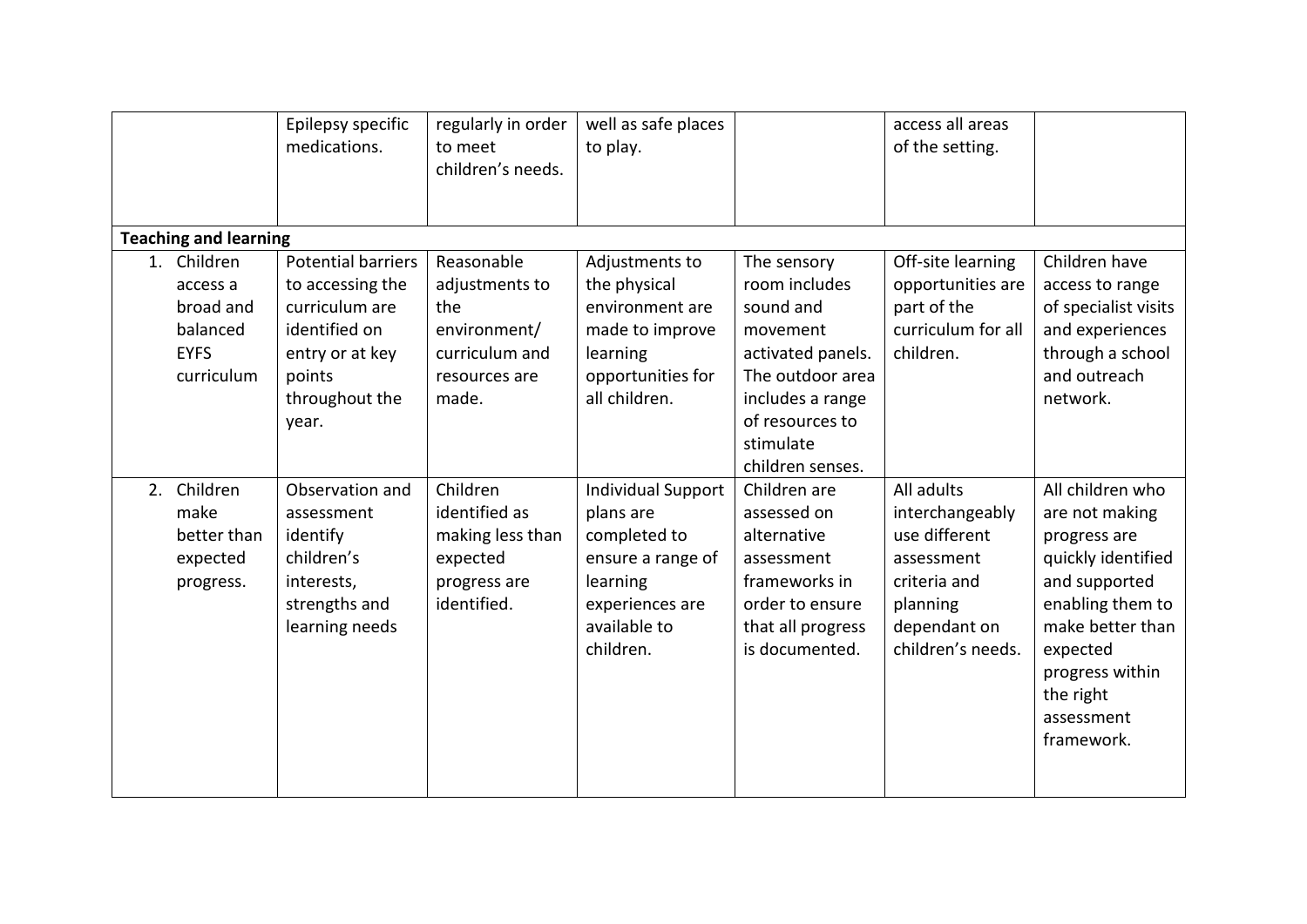| School estate - minor capital expense |                  |                    |                      |                   |                  |                   |
|---------------------------------------|------------------|--------------------|----------------------|-------------------|------------------|-------------------|
| 1.                                    | Shelving and     | Storage will       | The changing         | Children will     | The changing     | Staff and         |
| Changing unit in                      | appropriate      | provide space for  | room to include      | have a well       | rooms will have  | children will     |
| the 2-3 and 3-5                       | storage to be    | resources,         | visually             | stocked changing  | hoists fitted.   | benefit from      |
| years areas to be                     | installed.       | clothing and PPE   | stimulating          | room with some    |                  | having            |
| replaced and                          |                  | which can be       | mobiles for          | resources         |                  | automated         |
| renewed.                              |                  | used to meet a     | children to access   | provided to       |                  | assistance to get |
|                                       |                  | range of           | during changing      | stimulate their   |                  | on and off the    |
|                                       |                  | children's needs.  | times.               | interests.        |                  | changing area.    |
|                                       |                  |                    |                      |                   |                  |                   |
| 2. Changes to the                     | Accessible beach | Children using     | Sensory/vegetable    | More              | Accessible       | Pathways would    |
| outside area to                       | hut and sand pit | wheelchairs will   | garden to be         | opportunities for | pathways on      | ensure safe       |
| provide improved                      | to be installed. | have access to     | designated and       | digging/feeling/  | grassed areas to | movement in all   |
| access.                               |                  | the beach and      | cultivated.          | smelling/tasting/ | be installed.    | weathers and      |
|                                       |                  | beach hut areas.   |                      | growing to be     |                  | minimise slips,   |
|                                       |                  |                    |                      | provided.         |                  | trips and falls.  |
| School estate - major capital expense |                  |                    |                      |                   |                  |                   |
| 1.                                    | Outdoor kitchen  | Children will be   | Lift to be installed | Lift would        | Sunken           | Children would    |
| Changes to the                        | to be installed. | able to explore    | in the outdoor       | improve access    | trampolines      | be able to meet a |
| outside area to                       |                  | the awe and        | area.                | to the top garden | installed to     | range of learning |
| provide improved                      |                  | wonder of eating   |                      | for children with | provide a range  | and sensory       |
| access and range of                   |                  | and drinking       |                      | physical          | of learning      | needs with the    |
| learning                              |                  | outside. They      |                      | difficulties or   | experiences.     | trampolines.      |
| experiences.                          |                  | will experience    |                      | specialist        |                  |                   |
|                                       |                  | the feeling of hot |                      | equipment.        |                  |                   |
|                                       |                  | drinks in cold     |                      |                   |                  |                   |
|                                       |                  | weather and        |                      |                   |                  |                   |
|                                       |                  | stimulate their    |                      |                   |                  |                   |
|                                       |                  | senses.            |                      |                   |                  |                   |
|                                       |                  |                    |                      |                   |                  |                   |